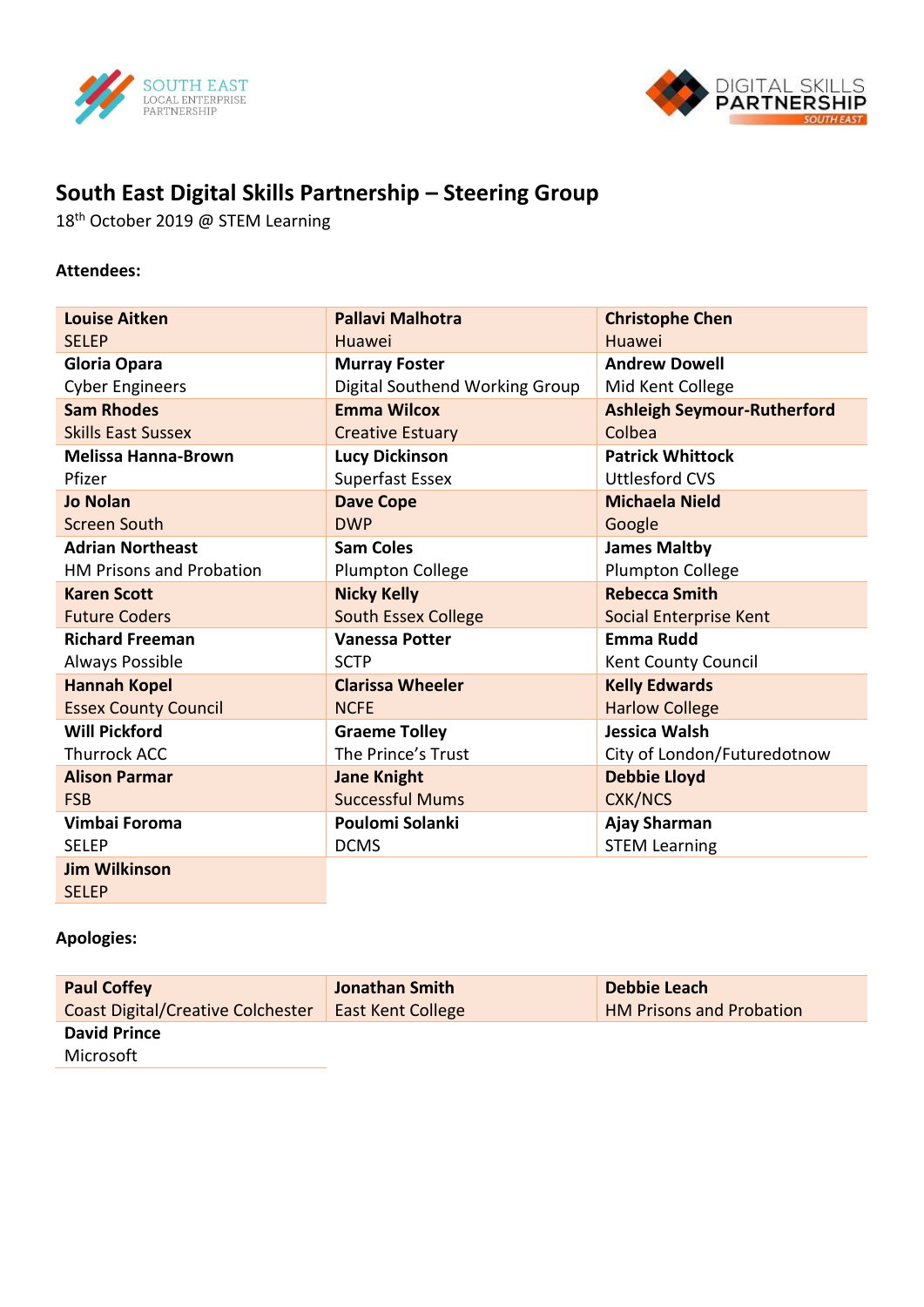



| <b>10:00 Welcome and Introductions</b>                                                                                                                                                                                                                                                                                                                                                                                                                                                                                                                                                                                                                                                                                                                                                                                                                                                                                                                                                                                            |                                      |  |  |  |
|-----------------------------------------------------------------------------------------------------------------------------------------------------------------------------------------------------------------------------------------------------------------------------------------------------------------------------------------------------------------------------------------------------------------------------------------------------------------------------------------------------------------------------------------------------------------------------------------------------------------------------------------------------------------------------------------------------------------------------------------------------------------------------------------------------------------------------------------------------------------------------------------------------------------------------------------------------------------------------------------------------------------------------------|--------------------------------------|--|--|--|
| Roundtable introductions, including members' particular interest around<br>digital skills, with key areas including:                                                                                                                                                                                                                                                                                                                                                                                                                                                                                                                                                                                                                                                                                                                                                                                                                                                                                                              |                                      |  |  |  |
| Lack of IT and digital teaching staff and provision of Continued<br>Professional Development (CPD) for all staff<br>The need for more and greater working with schools and the<br>importance of out-reach (Secondary and Primary)<br>Closing the gap in low skills attainment across the SELEP area and<br>$\bullet$<br>ensuring basic digital skills for all ages<br>Tackling recruitment challenges in IT and digital<br>Addressing digital inclusion and ensuring access to key services isn't<br>$\bullet$<br>negatively impacted for cohorts such as unemployed, elderly and<br>homeless people<br>Harnessing untapped skills, such as those with autism and applying to<br>coding jobs<br>Ensuring SMEs can access digital skills support and particularly in areas<br>such as cyber security<br>Supporting the voluntary and community sector with digital skills and<br>utilising digital for their work (i.e. Smart Homes through Uttlesford<br>CVS)<br>Ensuring access to Digital apprenticeships, degrees and T-levels |                                      |  |  |  |
| 10:30 Digital Skills Partnerships, the Government perspective<br>(Poulomi Solanki, Department for Digital, Media and Sport (DCMS))                                                                                                                                                                                                                                                                                                                                                                                                                                                                                                                                                                                                                                                                                                                                                                                                                                                                                                |                                      |  |  |  |
| Poulomi set out the background to the Digital Skills Partnerships and pilots to<br>date. The South East LEP is one of six pilots nationally. Further background is<br>contained in the attached presentation.                                                                                                                                                                                                                                                                                                                                                                                                                                                                                                                                                                                                                                                                                                                                                                                                                     | PDF<br>DCMSPpt2.pdf                  |  |  |  |
| <b>10:40 The SELEP Context</b><br>(Louise Aitken, SELEP)                                                                                                                                                                                                                                                                                                                                                                                                                                                                                                                                                                                                                                                                                                                                                                                                                                                                                                                                                                          |                                      |  |  |  |
| Louise gave background to SELEP's priorities and the original bid to be a Digital<br>Skills Partnership area as determined through the Skills Strategy.                                                                                                                                                                                                                                                                                                                                                                                                                                                                                                                                                                                                                                                                                                                                                                                                                                                                           | كحر<br><b>PDF</b><br>LOUISE2.pdf     |  |  |  |
| 10:50 Our Local DSP Steering Group/Introduction to Co-Chairs<br>(Jim Wilkinson, SELEP)                                                                                                                                                                                                                                                                                                                                                                                                                                                                                                                                                                                                                                                                                                                                                                                                                                                                                                                                            |                                      |  |  |  |
| Jim provided an overview of progress so far, including planned activity with<br>partners such as Google, Huawei and Microsoft. Further background is<br>contained in the attached presentation.                                                                                                                                                                                                                                                                                                                                                                                                                                                                                                                                                                                                                                                                                                                                                                                                                                   | ┻<br>PDF<br>dspmeetslidespdf.p<br>df |  |  |  |
| Jim also noted that Alison Parmar (FSB) and Melissa Hanna-Brown (Pfizer) had<br>agreed to co-chair the DSP and thanked them for their commitment to the<br>partnership.                                                                                                                                                                                                                                                                                                                                                                                                                                                                                                                                                                                                                                                                                                                                                                                                                                                           |                                      |  |  |  |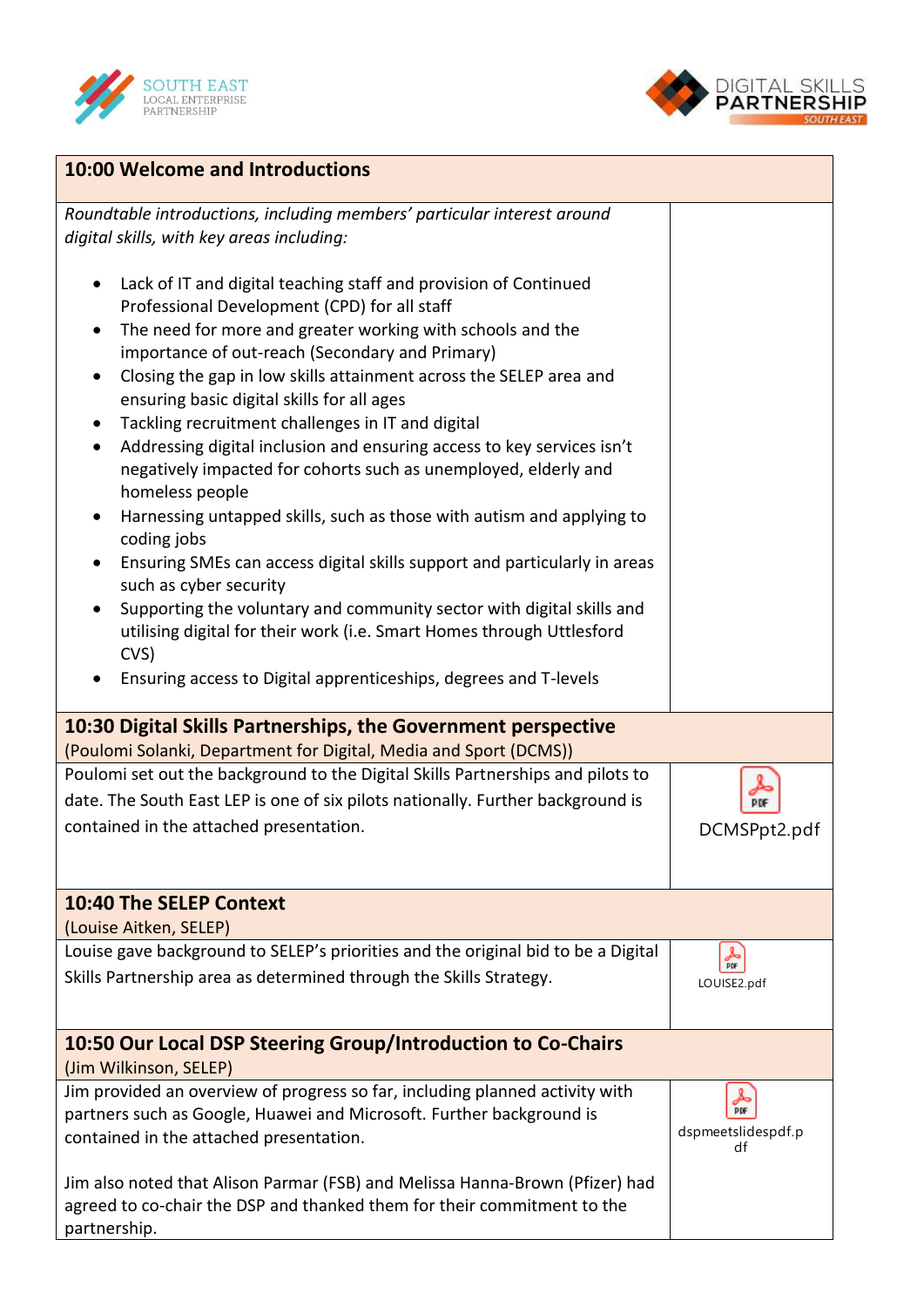



| Jim asked all members to provide their logo so that this could be used in<br>marketing about the DSP                                                                                                                                                                                                                                                                                                                                                                                                                                                                                                                                                                                                                                                                                                                                                                                                                                                                                                                                                                                                                                                                                                                                                                                                                                                                                                                                                                                                                                                                                                     | <b>ACTION: All to</b><br>provide logo                                                        |  |  |  |
|----------------------------------------------------------------------------------------------------------------------------------------------------------------------------------------------------------------------------------------------------------------------------------------------------------------------------------------------------------------------------------------------------------------------------------------------------------------------------------------------------------------------------------------------------------------------------------------------------------------------------------------------------------------------------------------------------------------------------------------------------------------------------------------------------------------------------------------------------------------------------------------------------------------------------------------------------------------------------------------------------------------------------------------------------------------------------------------------------------------------------------------------------------------------------------------------------------------------------------------------------------------------------------------------------------------------------------------------------------------------------------------------------------------------------------------------------------------------------------------------------------------------------------------------------------------------------------------------------------|----------------------------------------------------------------------------------------------|--|--|--|
| 11:20 Data/Evidence, including the Digital Skills Survey<br>(Jim Wilkinson, SELEP)                                                                                                                                                                                                                                                                                                                                                                                                                                                                                                                                                                                                                                                                                                                                                                                                                                                                                                                                                                                                                                                                                                                                                                                                                                                                                                                                                                                                                                                                                                                       |                                                                                              |  |  |  |
| Jim noted that a lot of data and evidence had been used to look at areas of<br>priority and need which were captured in the slides (attached above).<br>Additionally, a Digital Skills Survey had been circulated to inform priorities and<br>Jim thanked members for responses to data. The survey is still live so<br>members were invited to respond / circulate if they hadn't already. The survey<br>is at https://www.smartsurvey.co.uk/s/SELEPDigitalSkillsSurvey/                                                                                                                                                                                                                                                                                                                                                                                                                                                                                                                                                                                                                                                                                                                                                                                                                                                                                                                                                                                                                                                                                                                                | See slides above<br><b>ACTION: All</b><br>members to<br>circulate / respond<br>to the survey |  |  |  |
| 11:40 What are the priorities for the SE DSP in first 12 months?<br>(Group discussion, ALL)                                                                                                                                                                                                                                                                                                                                                                                                                                                                                                                                                                                                                                                                                                                                                                                                                                                                                                                                                                                                                                                                                                                                                                                                                                                                                                                                                                                                                                                                                                              |                                                                                              |  |  |  |
| There was a general discussion about emerging priorities, with key areas of<br>feedback including:<br>Ensuring basic digital skills at all ages are addressed to avoid excluding<br>individuals from society<br>Looking at the specific needs of particular cohorts such as care leavers<br>Creating clear pathways to learning and being clear on the offer /<br>$\bullet$<br>what's free of charge<br>Defining 'digital'<br>$\bullet$<br>Establishing a clear picture of need and how this can be responded to<br>- such as schools performance, areas of deprivation for all ages<br>Future forecasting in areas such as jobs at risk of automation<br>Acknowledging the infrastructure needed (broadband, tutors,<br>facilities)<br>Looking at access points for adult learners and particularly those<br>without access to the internet<br>Building on existing best practice (i.e. City of London Prospectus,<br>https://futuredotnow.uk/)<br>Utilising existing support (i.e. Google Digital Garage and online<br>resources, Huawei teacher training, BT commitment to upskilling 10<br>million people through 'Skills for Tomorrow', Lloyds ambassadors)<br>Building on innovation (such as virtual reality training and work<br>experience particularly where micro businesses may be home based)<br>Important to include upskilling for existing 'successful' industries to<br>de-risk the future in terms of talent pipeline, retention and national<br>'competitiveness'<br>Agreeing a strapline and vision to galvanise partners<br>Highlighting existing work and amplifying best practice |                                                                                              |  |  |  |